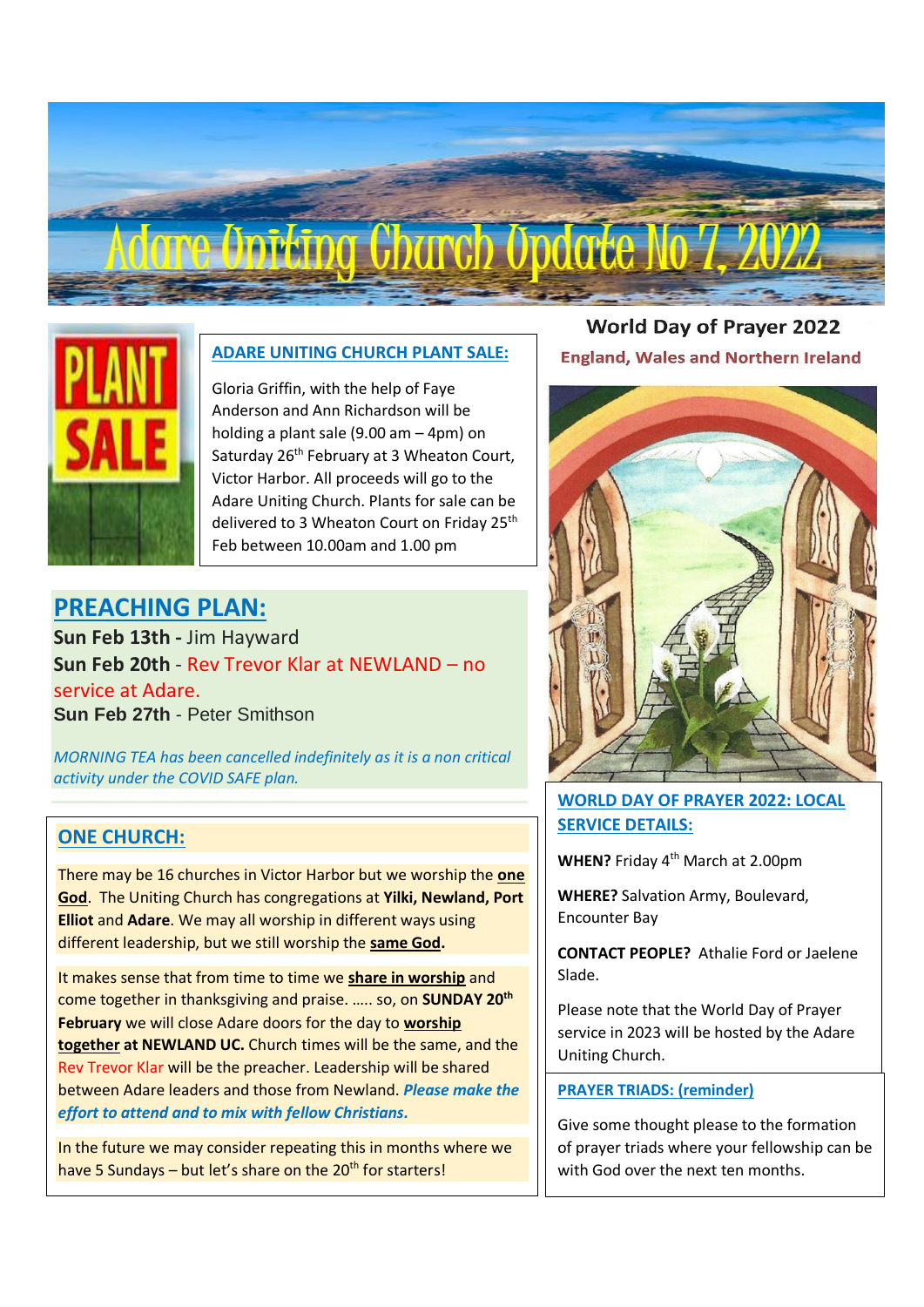# **Wedding Anniversary - February**

| Buckley    | Fay & Ken    | 03/02/1962 |
|------------|--------------|------------|
| Cranwell   | Peter & Rae  | 05/02/1966 |
| Magor      | Jill & John  | 10/02/1962 |
| Richardson | Eric & Fay   | 20/02/1971 |
| Pratt      | Helen & Neil | 23/02/1957 |
| Brinkworth | Don & Judy   | 24/02/1962 |

Note well some very special Anniversaries.

# **NOTICE OF MEETING**

VICTOR HARBOR MEN'S SHED

#### ANNUAL GENERAL MEETING

A meeting has been called for Friday 18th February 2022 at 10:30 am at the Shed.

At this meeting a new structure for the Management Committee will be proposed. If adopted the following Committee positions will be declared vacant and will be available for financial members to nominate themselves, or others, for periods indicated:

> $President - 2 years$ Secretary - 2 years Section Manager (Wood) - 2 Years Social, Fundraising & Sponsorship Manager  $-2$  years Communications & Media Manager - 2 years Health & Safety Manager  $-1$  year

All Officer positions will be declared vacant and will be available for financial members to nominate themselves, or others, for a period of 1 year. (next AGM)

> Nomination forms are available from the Executive Officer (Alan T)

Any items for discussion at the AGM will need to be in writing and be with the Executive Officer by Thursday 3rd February.2022

#### **FEBRUARY BIRTHDAYS**

| Gusscott   | Joy      | 01/02 |
|------------|----------|-------|
| Abbott     | Wayne    | 02/02 |
| Fowler     | Barry    | 03/02 |
| Williams   | Helen    | 04/02 |
| Grear      | D'arcy   | 05/02 |
| Richardson | Ann      | 06/02 |
| Manuel     | Peter    | 09/02 |
| Skev       | Glenys   | 10/02 |
| Cranwell   | Rae      | 11/02 |
| Ellison    | Angela   | 19/02 |
| Sgarbossa  | Mary     | 24/02 |
| Koch       | Meredith | 26/02 |
| Miles      | Jim      | 27/02 |

#### **YOUR WEEKLY UPDATE - Can't find it?!**

Changes to internet security laws are now making Internet Service Providers more accountable for 'content' and they are obliged to limit 'spam' and known hoaxes. While this is good, it is now working against us.

Each Friday I send our about 140 updates to keep worshippers in the loop. Because this goes to so many, your Internet Service Provider may see information from me as 'SPAM' or 'JUNK' and it will go into your spam/junk folder and not into your normal emails.

If you haven't received your weekly Update by lunch time on a Friday, check your spam/junk folder. If it is there you can open it and click on "This is not junk".

If all this is too hard, then you can always go to the church website adarechurch.com.au and click on newsletters to access the latest updates.

## **PEOPLE:**

Sad News: Jill Magor is now in SCPH in palliative care. Please pray that her passing will be peaceful and pain-free. Pray too for John at this difficult time. Under current Covid rules family only is permitted to visit.

Better News: Faye Anderson received pleasing results from her latest scan – prayer answered!

I have it from authority (Rev Trevor Klar) that the blog on [https://giftsinopenhands.wordpress.com/2022/01/31/god](https://giftsinopenhands.wordpress.com/2022/01/31/god-companion-com-panion-with-bread/)[companion-com-panion-with-bread/](https://giftsinopenhands.wordpress.com/2022/01/31/god-companion-com-panion-with-bread/) sometimes has helpful prayers to support concerns. Take a look.